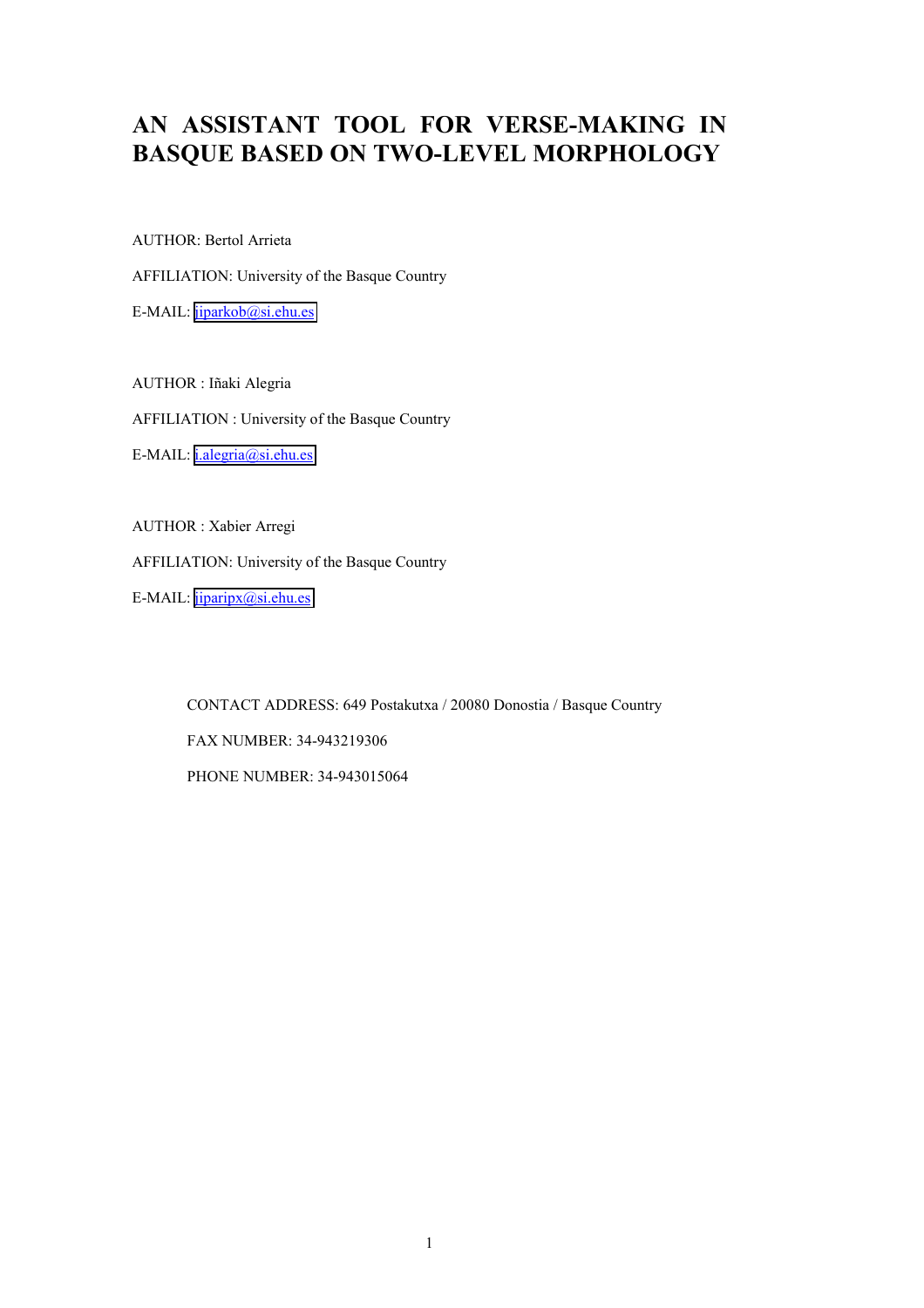# **Abstract**

In this paper we present a specialised word generator, which has been aimed as an assistant tool for Basque troubadours. Such a tool allows verse-writers to generate all the words that match with a given word termination. We coped with some interesting aspects, i.e. the dimension of the generated list and the need of establishing an order of relevance among the listed items.

 This work can be seen as a way of reusing computational linguistic tools in the context of the Basque cultural means of expression. The technical foundations of this tool lie on a two-level morphological processor. The way in which words must be generated (starting from the end of the word) leads us to inverse the generation process.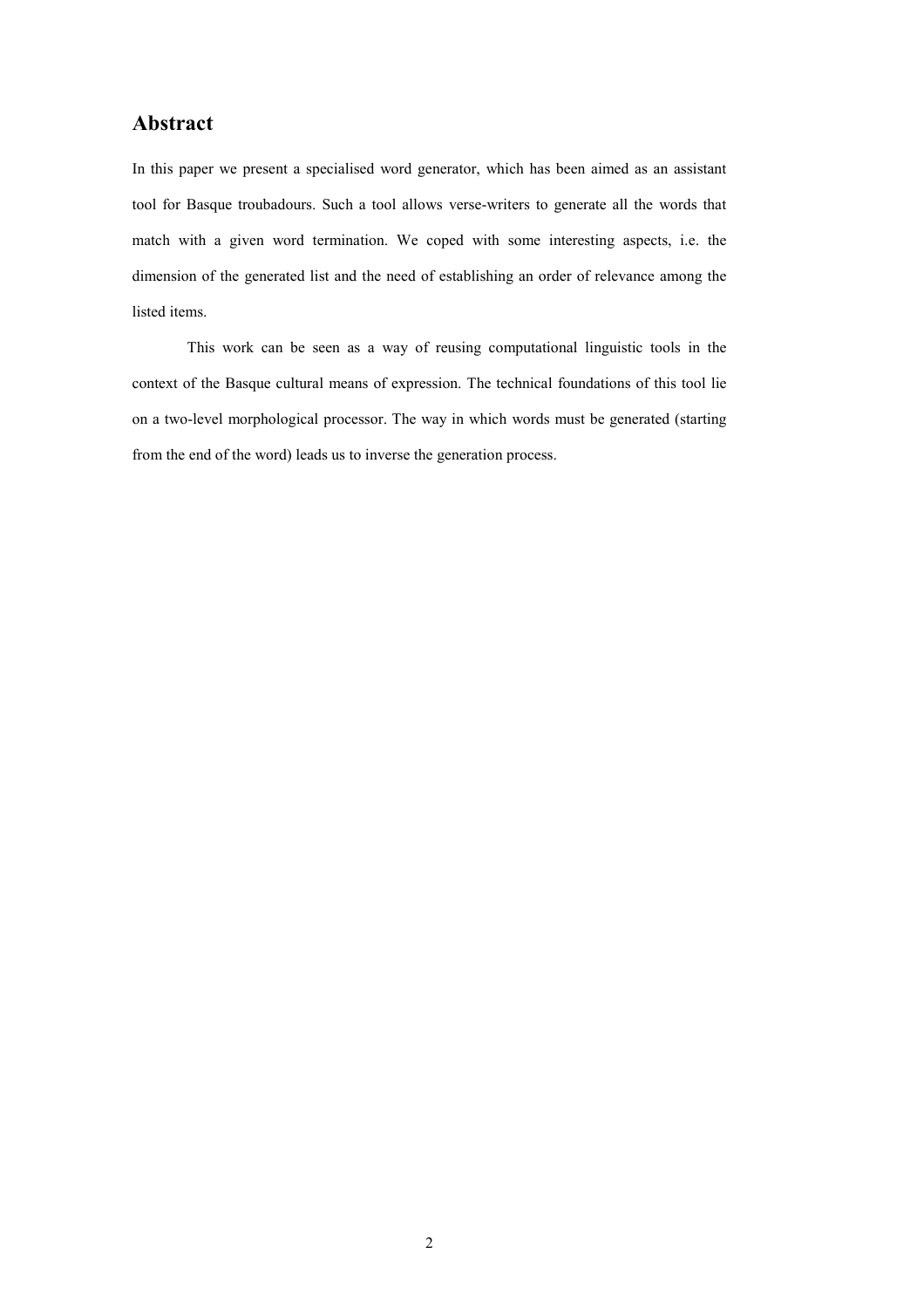## **'Bertsolaritza': What Is It?**

'Bertsolaritza' (Basque term for verse-making) is an oral or written literature form with old tradition and great popularity in the Basque Country. Similar forms are manifested in other countries like Cuba.

 While the written mode is similar to poetry, the oral mode has a peculiarity: troubadours sing verses without knowing previously the theme. In other words, a theme is given to the troubadour and in a few seconds they have to think a set of verses adjusted to the theme and sing them. These verses must hold the formal conditions (measurement and rhyme) of the discipline.

 Here it is an example of a verse in Basque. In this occasion, the troubadour was asked for singing a verse, which would describe the word 'burua' (head). Egaña (the troubadour) spent only 20 seconds thinking this verse, before beginning to sing it (see the translation in Fig. 3). Note that even sentences rhyme (see Fig. 1) and that it has a fixed measurement (see Fig. 2).

| 'Batzutan da argia     | 'Ba-tzu-tan da ar-gi-a (7 syll.)              | ' Sometimes is clever       |
|------------------------|-----------------------------------------------|-----------------------------|
| bestetan iluna         | bes-te-tan i-lu-na<br>$(6 \text{ syll.})$     | sometimes is dark           |
| batzutan pilakoa       | ba-tzu-tan pi-la-ko-a<br>$(7 \text{ syll.})$  | sometimes is ordinary       |
| bestetan astuna        | $(6 \text{ syll.})$<br>bes-te-tan as-tu-na    | sometimes is lazy           |
| kanpotik ilea du       | $(7 \text{ syll.})$<br>kan-po-tik i-le-a du   | it is covered with hair     |
| barruan gar <b>una</b> | $(6 \text{ syll.})$<br>ba-rru-an ga-ru-na     | brain is in                 |
| lepo gainean denok     | le-po gain-e-an de-nok (7 syll.)              | the friend we all have      |
| daukagun laguna        | dau-ka-gun la-gu-na<br>$(6 \text{ syll.})$    | on the neck                 |
| gehiegik gutxiegi      | gehi-e-gik gu-txi-e-gi<br>$(7 \text{ syll.})$ | which is used too few times |
| erabiltzen duna'       | e-ra-bil-tzen du-na'<br>$(6 \text{ syll})$    | by too many people.         |

Figure 1 (Egaña, 97) Figure 2 (Egaña, 97) Figure 3 (Egaña, 97)

 It has to be taken into account that this is an improvised verse. The verse-maker did not know previously the word he had to describe. He had to think all the verse at the moment and make a verse adjusted to a measurement and where even sentences rhymed.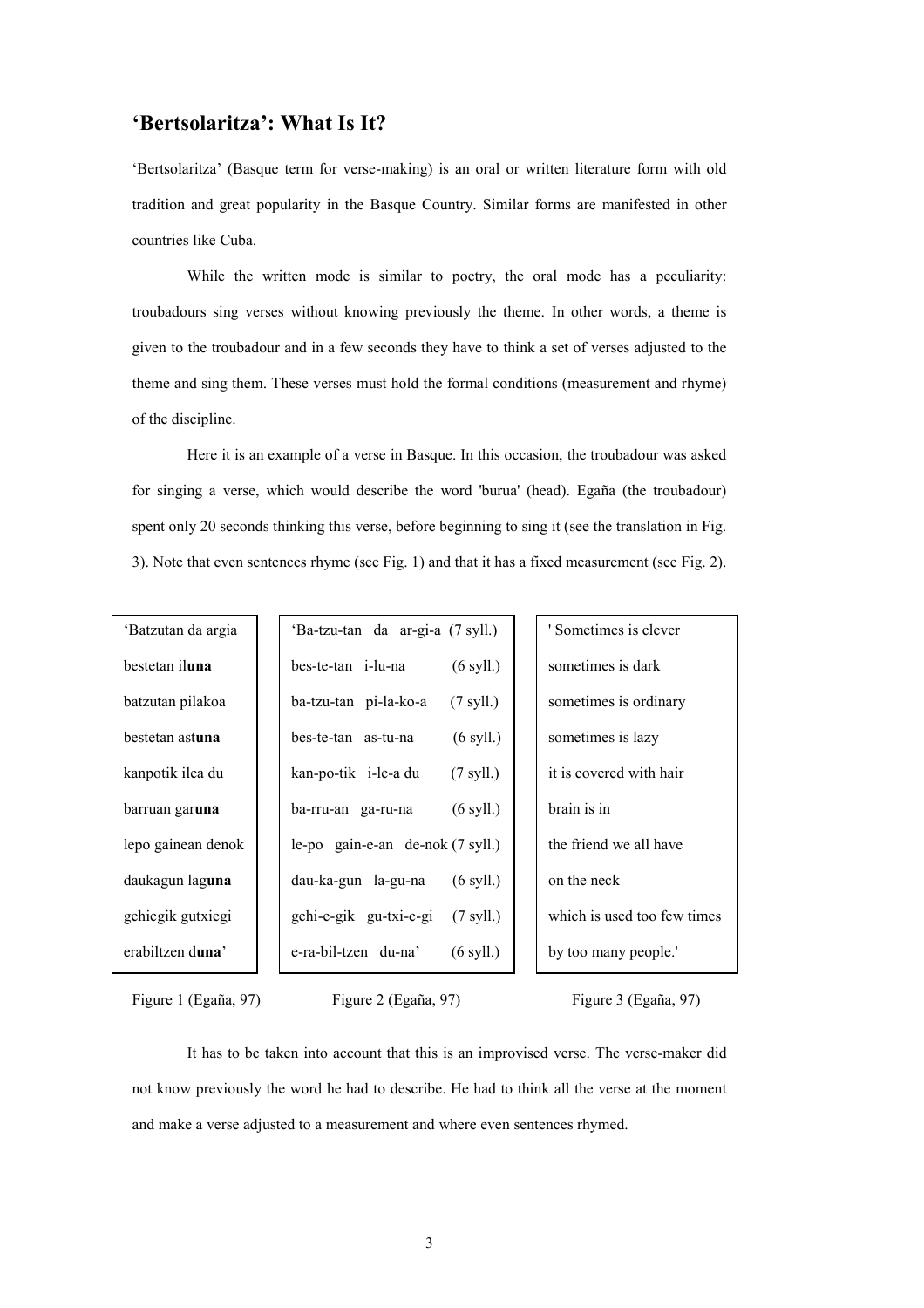Let us see another example. In this case, Lazkao Txiki (1926-1993) had to think 3 verses after an object was given to him. Lazkao Txiki was a single man, small in height and he was in his 60's when he was asked for singing this verses. The object given was a mirror.

'Ispilu txiki eder polit bat didate aurrera eka**rri** ekarri dunak jakingo zuen mutilzar zar honen be**rri** gazte dan arte hau izaten da gazte guztien pozga**rri** zartutakoan ez da beiratzen hau gaztetan bezain sa**rri**

Hola jarrita bota behar dit bertso koxkor bat edo **bi**  behingoan jarri geranez gero biok aurpegiz aurpe**gi** neri begira hortik daduzkak alperrikako bi be**gi** hik ez nauk noski ni ikusiko baina nik ikusten haut **hi** 

Neri begira jarrita motel zergatik hago horr**ela**? ta pentsatzen det aspalditxotik ezagututzen haut**ela** mutilzarraren moko horrekin ez dek ematen mot**ela** azal zimurtzen ari haiz motel Lazkao Txiki bez**ela**.'

'Is-pi-lu txi-ki e-der po-lit bat (10) di-da-te\_au-rre-ra e-ka-rri (8) e-ka-rri du-nak ja-kin-go zu-en (10) mu-til-zar zar ho-nen be-rri (8) gaz-te dan arte hau i-za-ten da (10) gaz-te guz-ti-en poz-ga-rri (8) zar-tu-ta-ko-an ez da bei-ra-tzen (8) hau gaz-te-tan be-zain sa-rri (10)

Ho-la ja-rri-ta bo-ta be-har dit (10) ber-tso kox-kor bat e-do bi (8) behin-go-an ja-rri ge-ran-ez ge-ro (10) bi-ok aur-pe-giz aur-pe-gi (8) ne-ri be-gi-ra hor-tik da-duz-kak (10) al-pe-rri-ka-ko bi be-gi (8) hik ez nauk nos-ki ni i-ku-si-ko (10) bai-na nik i-kus-ten haut hi (8)

Ne-ri be-gi-ra ja-rri-ta mo-tel (10) zer-ga-tik ha-go ho-rre-la? (8) ta pen-tsa-tzen det as-pal-di-txo-tik (10) e-za-gu-tu-tzen hau-te-la (8) mu-til-zarr-a-ren mo-ko ho-rre-kin (10) ez dek e-ma-ten mo-te-la (8) a-zal zi-mur-tzen a-ri haiz mo-tel (10) Laz-ka-o Txi-ki be-ze-la.' (8)

'A little pretty mirror has been brought to me. The one who brought it must know about this old confirmed bachelor. While you are young , it (the mirror) is usually a reason for joy, but when you get older you do not look at it as often as when you were young.

As I am here, I will sing you one or two little verses since we are finally face to face. There you have, looking at me, those two useless eyes. You might not see me, of course, but I can see you very well.

Why are you looking at me like that? I feel as if I knew you since a long time ago. With this bachelor-*beak*  you do not look bad at all but you are getting wrinkled, man, just like Lazkao Txiki. '

Figure 4 (Lazkao Txiki, 92) Figure 5 (Lazkao Txiki, 92) Figure 6 (Lazkao Txiki, 92)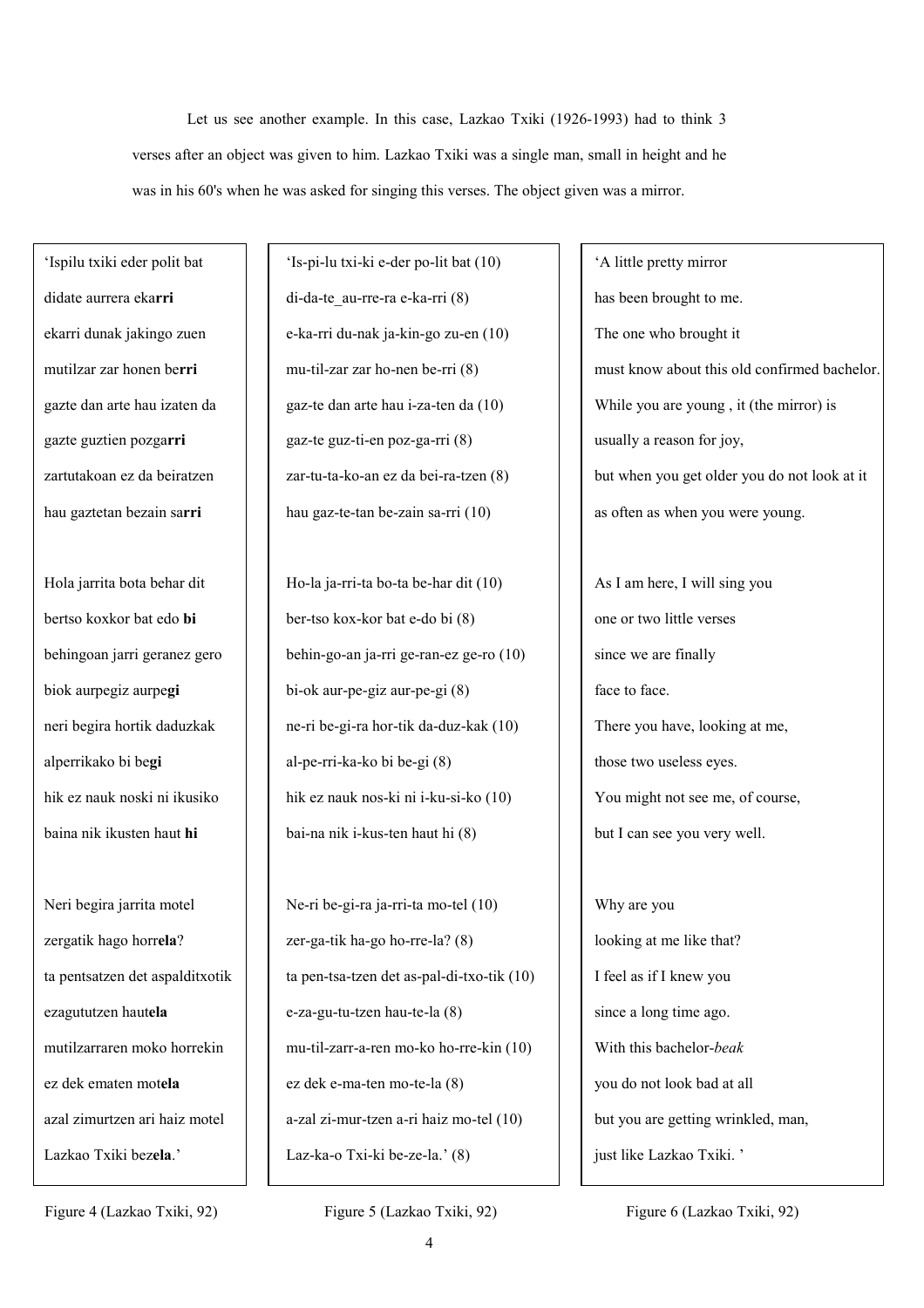In the first verse, Lazkao Txiki is singing to the mirror, but in the second one and in the third one, he has the brilliant idea to sing to the figure of the mirror (himself) (see Fig. 6). Note that the verses have a fixed measurement (see Fig. 5) and that even sentences rhyme (see Fig 4).

As it can be seen, this verse-making task is quite difficult, and more if the verses are improvised. So great expertise is required. Because of that, some schools devote to teach how to improvise this type of verses. As far as we concern, the tool here presented could be quite useful in the verse-schools.

 Since some decades, an oral verse-making competition is organized in the Basque Country every four years. The high diffusion of this event (thousands of Basque people follow this competition with great interest live or from TV) is a clear demonstration of the importance of this discipline.

 From this background was formed the idea of designing the tool here presented. Noting that one of the most difficult things troubadours must learn is to find words that rhyme, we did an application tool for that purpose. We hope that such an application will be a useful assistance-tool in the task of finding rhymes, namely for those inexperienced troubadours.

# **Obtaining the Inverse Generator**

To get an inverse generator tool, a morphological analyzer/generator for Basque, integrated in several tools as spelling correctors and ICALL systems (Maritxalar et al., 97) and developed a few years ago (Alegria et al., 96), was reused. The morphological description is based on the Koskenniemi's Two Level Morphology Model (Koskenniemi, 83).

### *Koskenniemi's Two-Level Morphology Model*

The two-level system is based on two main components:

1. A lexicon where the morphemes (lemmas and affixes) and the possible links among them (morphotactics) are defined. The lexicon is divided into different sublexicons and each lexicon-entry specifies its morphotactical information bymeans of a continuation class which is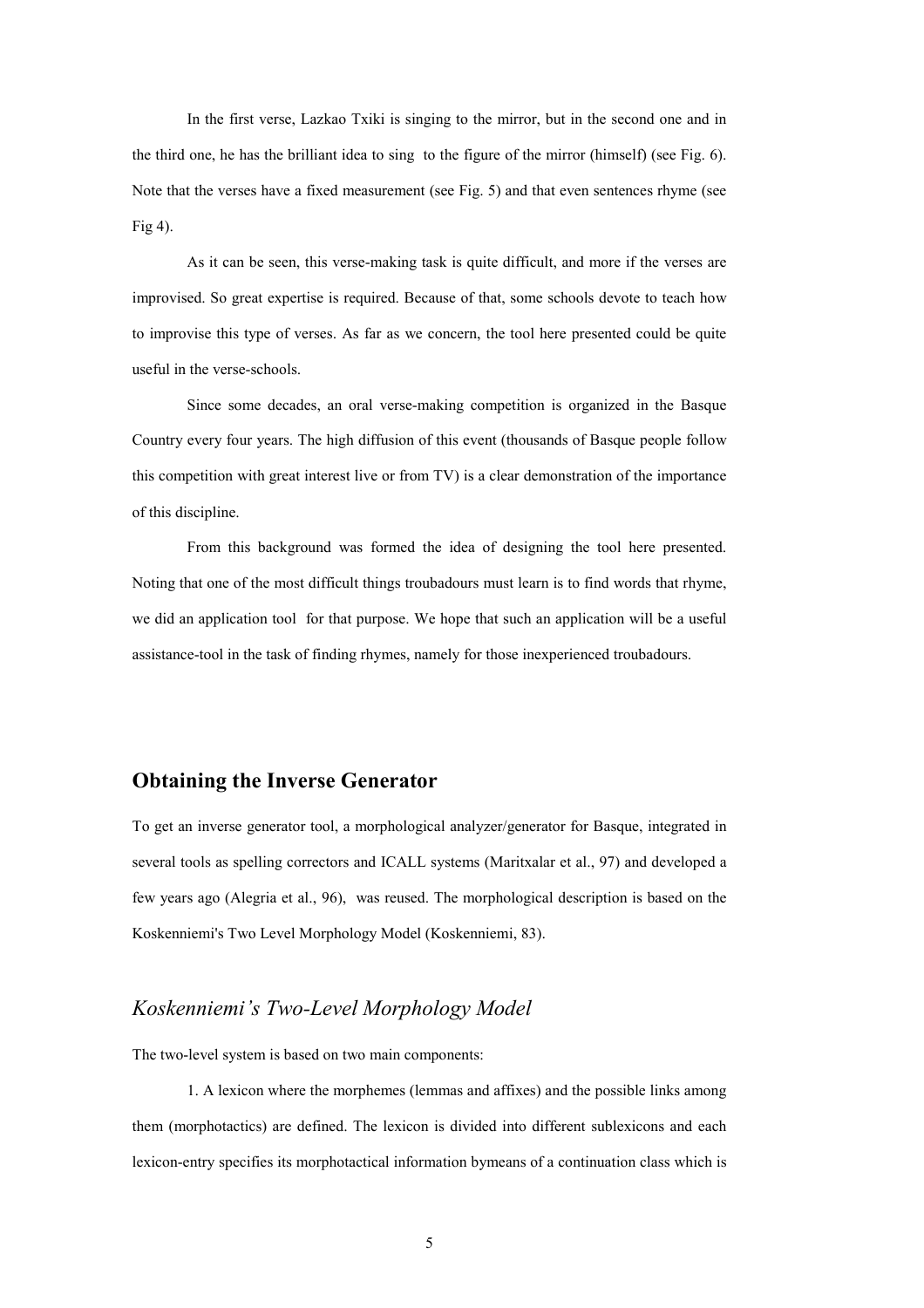a set of sublexicons (see Fig. 7). Combining sublexicons (nodes) and continuation classes (arcs) the graph of morphotactics is defined.

| <b>SUBLEXICONS</b> |               | CONTINUATION CLASSES |
|--------------------|---------------|----------------------|
| *Regular_verbs     |               | *RV CC               |
| stay               | $RV_{C}$      | Third_person;        |
|                    | try RV_CC     | Regular_past;        |
|                    | believe RV_CC | .                    |
| ask                | RV_CC         | *IV CC               |
| .                  |               | Third_person;        |
|                    |               | .                    |
| *Irregular_verbs   |               |                      |
| take               | IV_CC         |                      |
|                    | get IV_CC     |                      |
|                    | see IV_CC     |                      |
|                    | fly IV_CC     |                      |
| buy                | IV CC         |                      |
| .                  |               |                      |
|                    |               |                      |
| *Third_person      |               |                      |
| S                  | <b>NULL</b>   |                      |
|                    |               |                      |
| *Regular_past      |               |                      |
| ed                 | NULL          |                      |
|                    |               |                      |

Figure 7: Example of some sublexicons and some continuation classes

2. A set of rules which controls the mapping between the lexical level and the surface level (changes at surface level when morphemes are linked) due to the morphonological transformations (morphophonemics).

 To control these morphonological transformations with the sublexicons and continuation classes above, we would need some rules. Here it is one of them, which will control the third person of the verbs ending by 'y' and having a consonant before this 'y' character. In this case this 'y' character will be converted to 'ie'.

$$
Y
$$
: $i \Leftrightarrow$  Cons – +: 0:e s;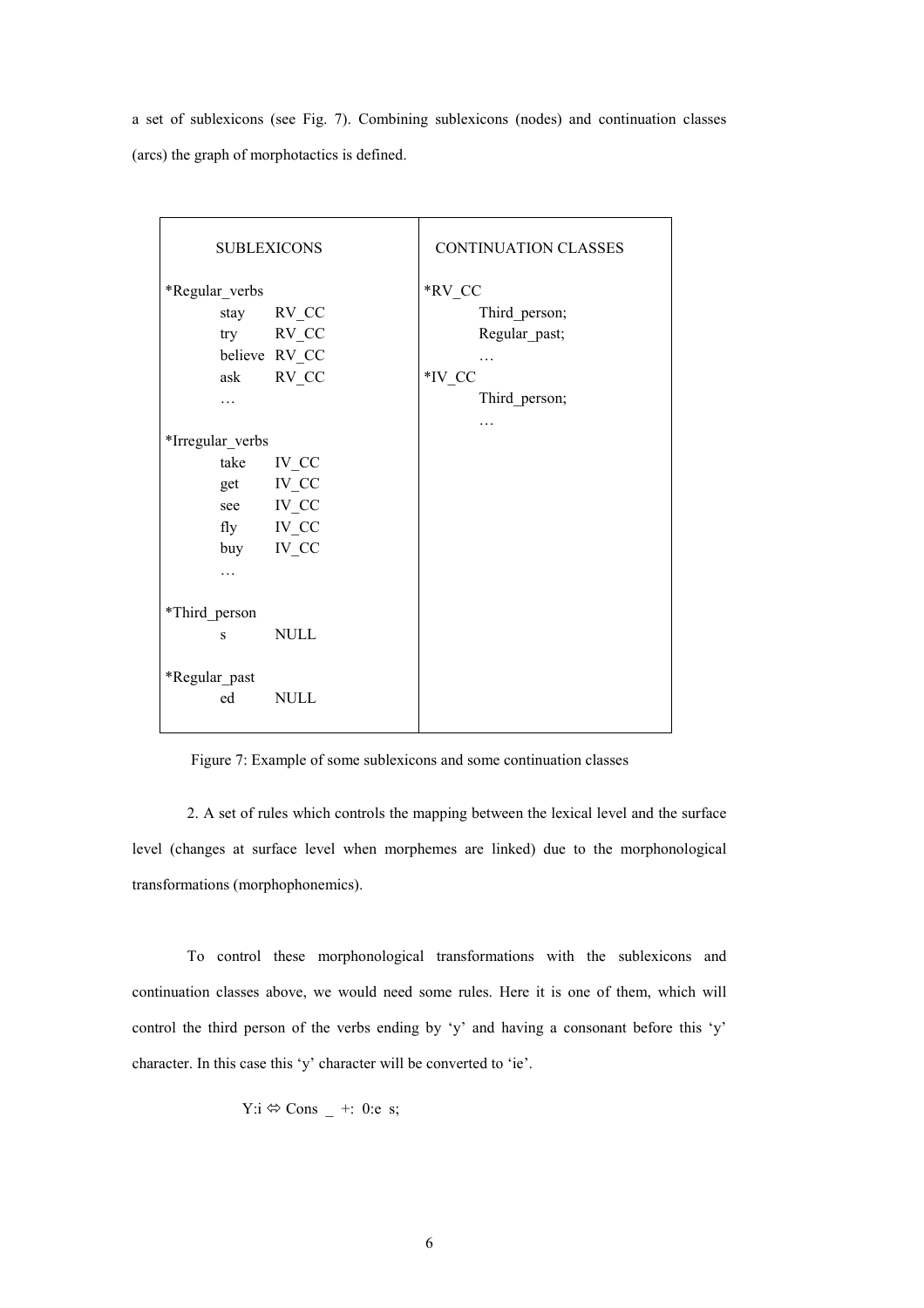So with these sublexicons, these continuation classes (see Fig. 8) and the necessary rules we would obtain the results shown in Fig. 9.



Figure 8: Sublexicons and continuation classes

| stays                                   | takes                                   |
|-----------------------------------------|-----------------------------------------|
| tries (The rule before is applied here) | gets                                    |
| believes                                | sees                                    |
| asks                                    | flies (The rule before is applied here) |
|                                         | buys                                    |
|                                         | .                                       |
| stayed                                  |                                         |
| tried                                   |                                         |
| believed                                |                                         |
| asked                                   |                                         |
| $\ddotsc$                               |                                         |
|                                         |                                         |

Figure 9: Words generated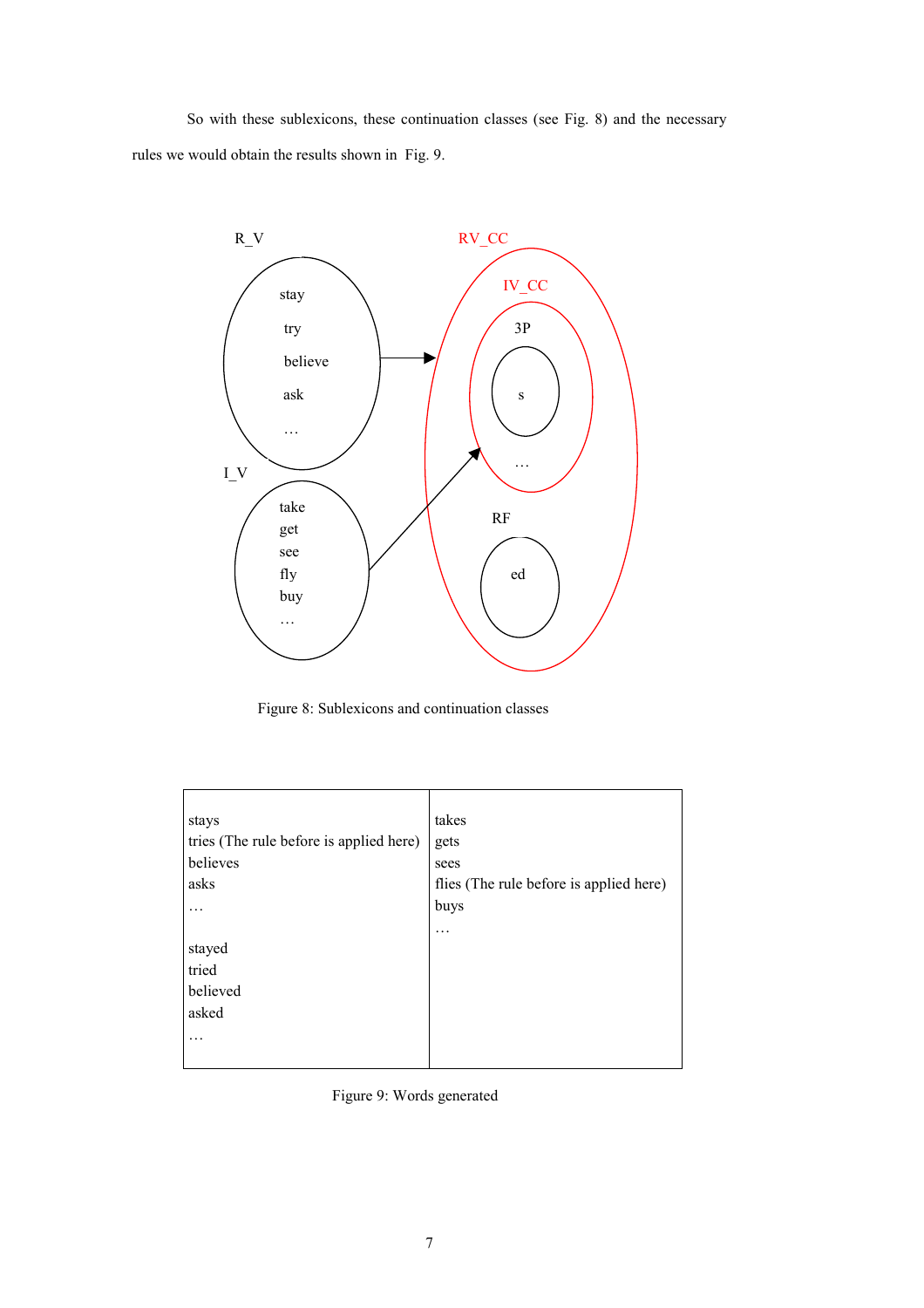# *Reversing of the Morphological Description*

In order to get our inverted morphological analyzer/generator for Basque language we needed to reverse this morphological description. The goal is to build an inverted morphological generator for Basque language, which will control the order of the proposals according to their suitability for being a rhyme. The inverted morphological generator will obtain all the possible forms corresponding to a known ending, instead of generating the possible forms corresponding to the beginning. We took into account two choices to reverse the morphological description.

#### **1. Manipulating the Automata**

This first option consists on manipulating the automata that are created from the morphological description of the Basque language. The algorithm of this manipulation would be as follows:

-converting the final states to initial states

-converting the initial states to final states

-changing the direction of the transitions

Let us see what automaton would be if the rule described before  $(Y:\mathbf{i}\otimes\mathbf{Cons} +: 0:\mathbf{e} \cdot \mathbf{s})$ is considered (see Fig. 10 and Fig. 11) and what kind of inverted automaton would be obtained if the algorithm mentioned is applied (see Fig. 12).

|                                                                                                         | y<br>$\rm i$     | y<br>$=$         | Cons<br>Cons     | $\! + \!\!\!\!$<br>$=$   | $\boldsymbol{0}$<br>$\mathbf e$ | $\,$ S<br>$\,$ S | =                |
|---------------------------------------------------------------------------------------------------------|------------------|------------------|------------------|--------------------------|---------------------------------|------------------|------------------|
| $1:$                                                                                                    | $\boldsymbol{0}$ | $\mathbf{1}$     | $\overline{2}$   | $\mathbf 1$              | $\,1$                           | $\mathbf{1}$     | $\mathbf{1}$     |
| 2:                                                                                                      | $\mathfrak{Z}$   | 6                | $\overline{2}$   | $\mathbf 1$              | $\,1$                           | $\mathbf{1}$     | $\mathbf{1}$     |
| 3.                                                                                                      | $\boldsymbol{0}$ | $\boldsymbol{0}$ | $\boldsymbol{0}$ | $\overline{\mathcal{L}}$ | $\boldsymbol{0}$                | $\boldsymbol{0}$ | $\boldsymbol{0}$ |
| 4.                                                                                                      | $\boldsymbol{0}$ | $\boldsymbol{0}$ | $\boldsymbol{0}$ | $\boldsymbol{0}$         | 5                               | $\boldsymbol{0}$ | $\boldsymbol{0}$ |
| 5.                                                                                                      | $\boldsymbol{0}$ | $\boldsymbol{0}$ | $\boldsymbol{0}$ | $\boldsymbol{0}$         | $\boldsymbol{0}$                | $\mathbf{1}$     | $\boldsymbol{0}$ |
| 6:                                                                                                      | $\boldsymbol{0}$ | $\mathbf{1}$     | $\overline{2}$   | $\boldsymbol{7}$         | $\mathbf 1$                     | $\mathbf{1}$     | $\mathbf{1}$     |
| 7:                                                                                                      | $\boldsymbol{0}$ | $\mathbf{1}$     | $\overline{2}$   | $\,1$                    | 8                               | $\mathbf{1}$     | $\mathbf{1}$     |
| 8:                                                                                                      | $\boldsymbol{0}$ | $\mathbf{1}$     | $\overline{2}$   | $\mathbf{1}$             | $\,1$                           | $\boldsymbol{0}$ | $\boldsymbol{0}$ |
| $\mathbf{r}$ .<br>T <sub>1</sub><br>$C_{41}$<br>$1^{\prime}$<br>$\sqrt{11}$<br>$\sim$<br>$\overline{a}$ |                  |                  |                  |                          |                                 |                  |                  |

 $\Rightarrow$  final states

 $\rightarrow$  non final states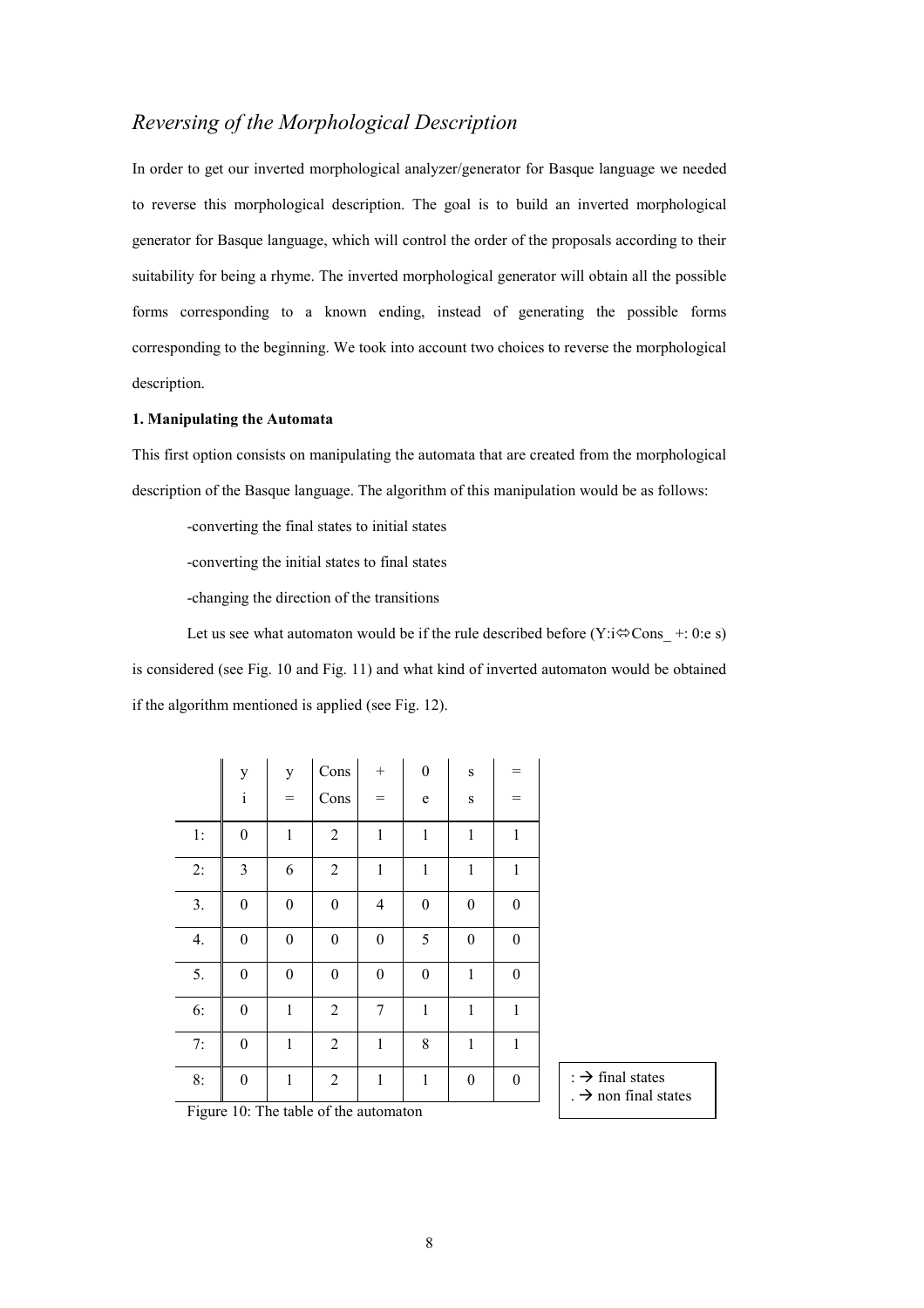

Figure 11: The resulting automaton



Figure 12: The inverted automaton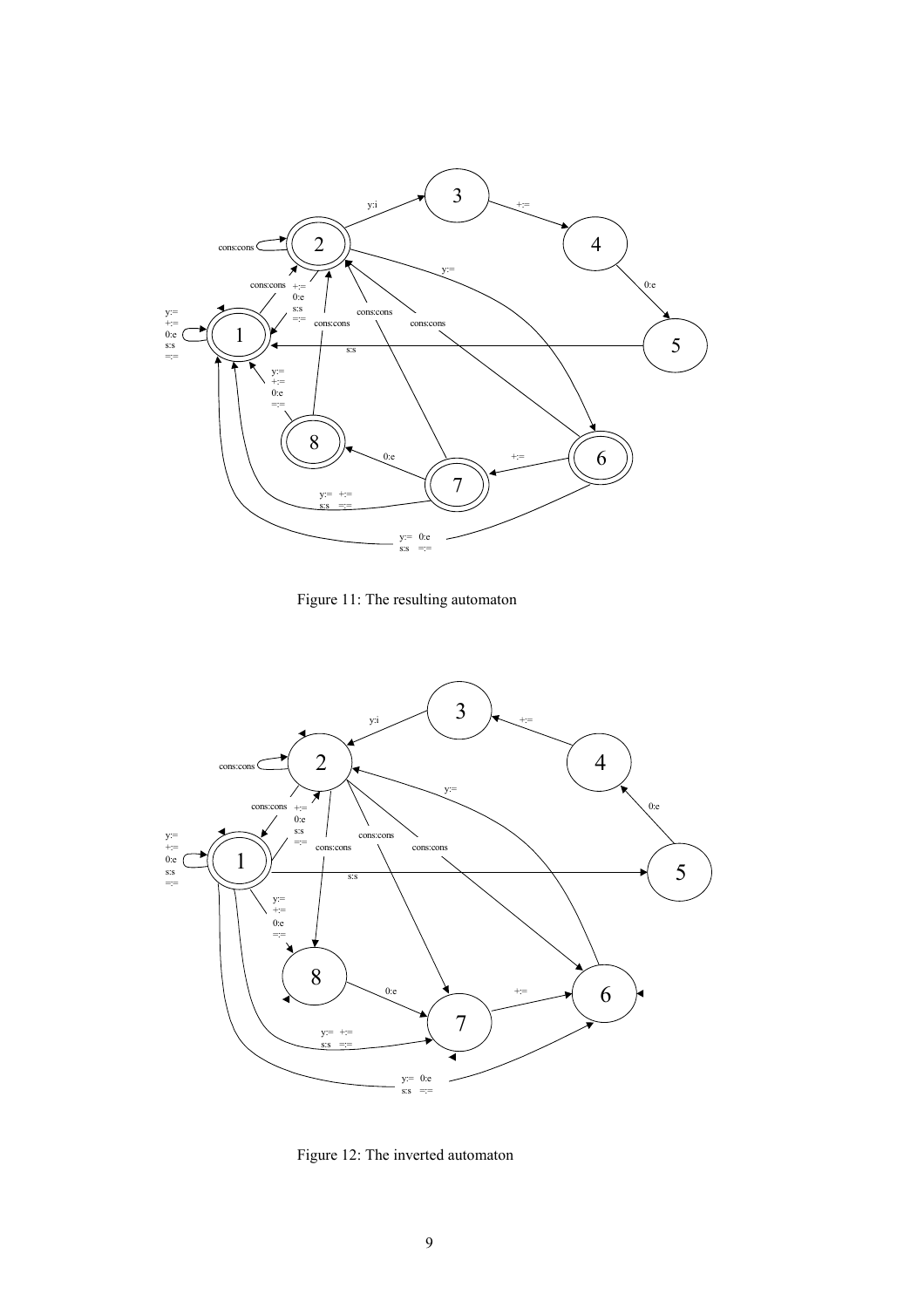This option looked initially good, because we did not need to manipulate the lexicon and the rules; we only had to manipulate the automata. But analyzing this process, we realized that after applying our inversion algorithm the Deterministic Finite Automata (DFA) would become Non-Deterministic Finite Automata (NDFA) and trying to re-convert the NDFA in DFA would cause a combining explosion, since this transformation has an exponential order (Hopcroft and Ullman, 1979).

#### **2. Manipulating the Morphological Representation**

The second option consists on manipulating and reversing the lexicon and the rules directly before using the compilers (Karttunen and Beesley, 1992) (Karttunen, 1993). So, this approach involves the implementation of the programs that invert the lexicon, the morphotactics and the phonological rules in an automatic way.

 Considering the problems of the first choice, to develop the second method was decided. This process was divided into three steps:

#### *2.1 Reversing the lexicon*

This task deals with the inversion of all the morphemes. The order of the characters inside the morphemes is inverted in all the sublexicons (see Fig. 13).

| <b>SUBLEXICONS</b> |  |
|--------------------|--|
| *Regular verbs     |  |
| yats RV_CC         |  |
| yrt RV CC          |  |
| eveileb RV CC      |  |
| ksa RV_CC          |  |
|                    |  |
| *Irregular verbs   |  |
| ekat IV_CC         |  |
| teg IV_CC          |  |
| ees IV CC          |  |
| ylf IV CC          |  |
| yub IV CC          |  |
|                    |  |
| *Third person      |  |
| <b>NULL</b><br>S   |  |
| *Regular past      |  |
| de NULL            |  |
|                    |  |

Figure 13: Sublexicons with the inverted lexicon-entries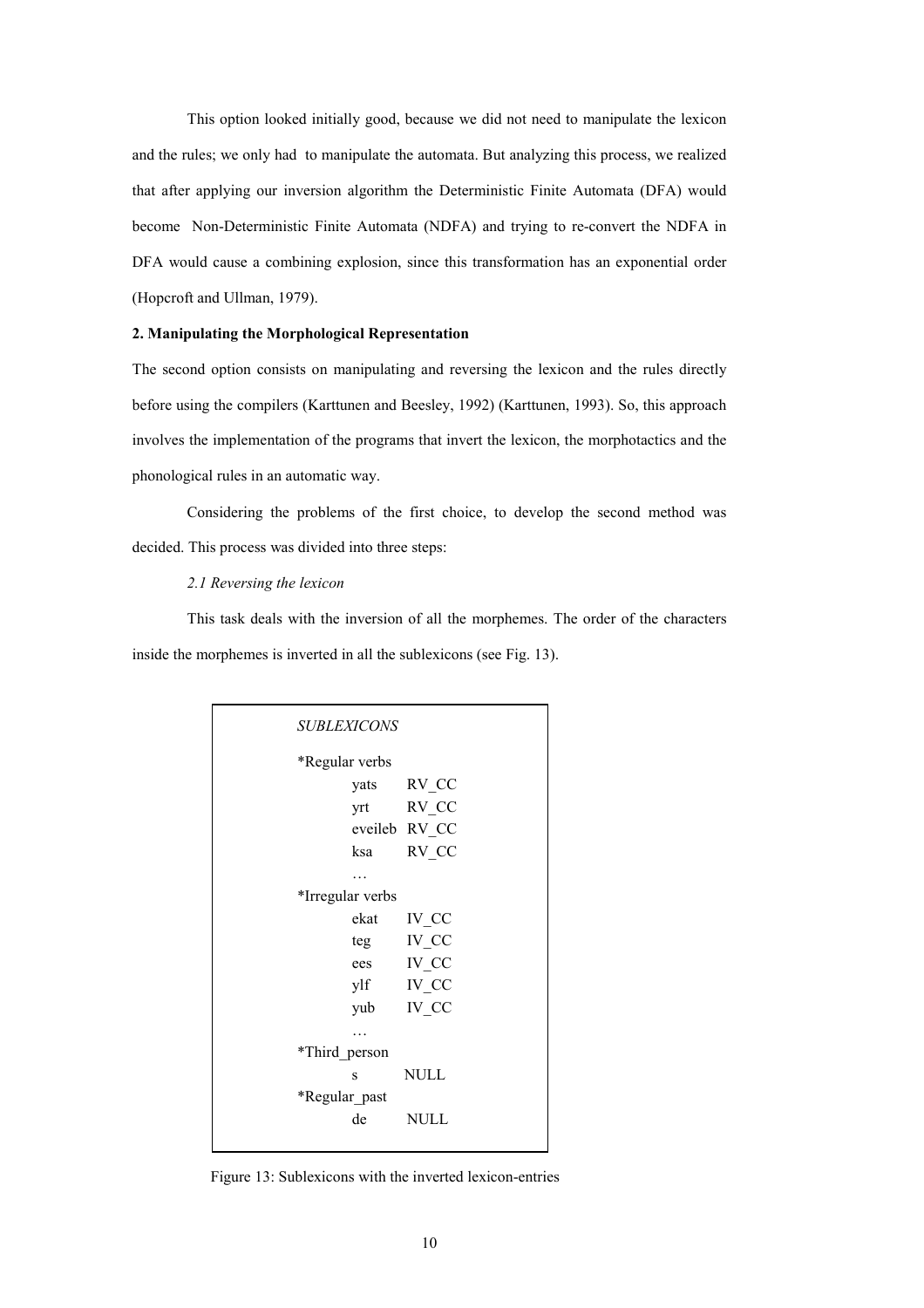#### *2.2 Converting the continuation classes in 'backward classes'*

 The base of the morphotactics in the two-level model are the continuation classes (Koskenniemi, 1983). A script to convert the continuation classes in 'backward classes' was programmed so as to get a group of morphemes that goes **before** an inverted morpheme. It may look easy, but it has some problems. Lexicons containing final classes have to be defined as root lexicons, and consequently the backward class of the original root lexicons must be null.

The algorithm is quite simple. If the lexicon-entries (morphemes) of sublexicon i have a continuation class (which contains also one or more sublexicons in), each sublexicon of the continuation class would have the sublexicon\_i into its backward class. The problem begins when some entries of one sublexicon have one continuation class and others have another continuation class, in other words, when one sublexicon has two or more continuation classes. This would mean each sublexicon would have to be separated in so many pieces as continuation classes it had. Thus, it is going to be possible to get the correct group of entries in each backward class.

 For instance, the sublexicon SUBLEXICONi would have to be divided into two sublexicons, SUBLEXICON 1 and SUBLEXICON 2, because different continuation classes are in (see Fig. 14), and after, we would have to invert the entries and give to each entry a backward class (see Fig. 15).



Figure 14: Sublexicons separated depending on the continuation classes of each lexicon-entry

| SUBLEXICON <sub>i</sub> 1 | SUBLEXICON <sub>i</sub> 2 |
|---------------------------|---------------------------|
| $1$ yrtne $BC_1$          | $2$ yrtne BC 2            |
| $4$ yrtne BC 1            | $3$ yrtne BC 2            |

Figure 15: Separated sublexicons, with inverted lexicon-entries and backward classes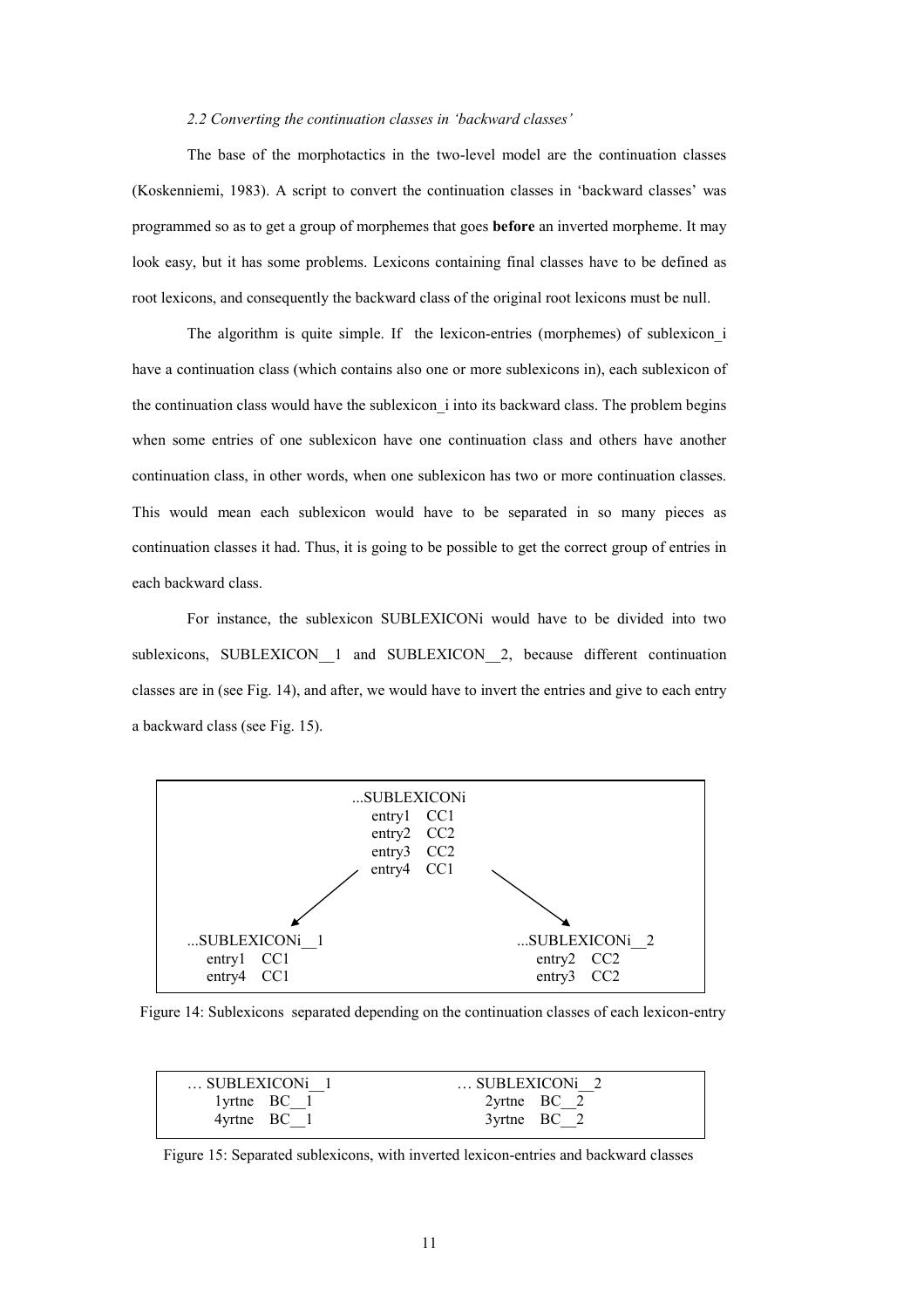| <b>SUBLEXICONS</b>                          |                      | BACKWARD CLASSES                     |
|---------------------------------------------|----------------------|--------------------------------------|
| *Regular verbs                              |                      |                                      |
| yats                                        | <b>NULL</b>          | *TP BC (third_person backward class) |
| yrt                                         | <b>NULL</b>          | Irregular verbs;                     |
| eveileb NULL                                |                      | Regular verbs;                       |
| ksa                                         | <b>NULL</b>          |                                      |
|                                             |                      |                                      |
|                                             |                      | *RP BC (regular past backward class) |
| *Irregular verbs                            |                      | Regular verbs;                       |
|                                             |                      |                                      |
| teg                                         | <b>NULL</b>          |                                      |
| ees                                         | <b>NULL</b>          |                                      |
| ylf                                         | <b>NULL</b>          |                                      |
| yub                                         | <b>NULL</b>          |                                      |
|                                             |                      |                                      |
|                                             |                      |                                      |
|                                             |                      |                                      |
|                                             |                      |                                      |
|                                             |                      |                                      |
| de                                          | RP BC                |                                      |
| ekat<br>*Third person<br>S<br>*Regular_past | <b>NULL</b><br>TP BC |                                      |

Sublexicons in the example mentioned before (see Fig. 7) would be like in the Fig. 16.

Figure 16: Sublexicons with the lexicon-entries inverted and their backward classes

#### *2.3 Reversing the rules*

Each part has to be analyzed to decide what has to be inverted (see Fig. 17).



Figure 17: Rules file in the Xerox tools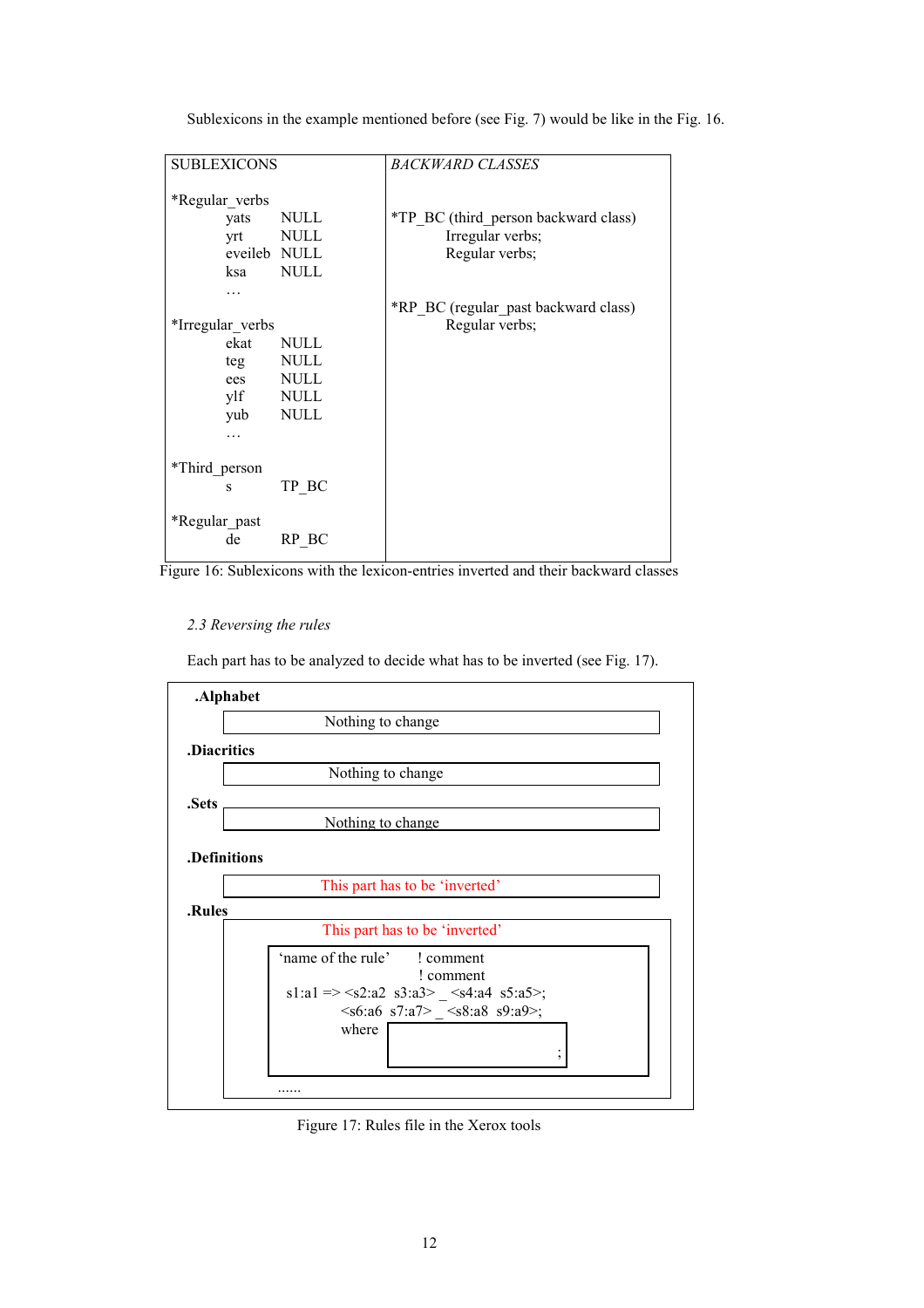In the case of **Rules** the name and the comments have not to be changed. Let us see

how the own rule has to be changed.

The rules are expressed as follows:

 $\leq$ correspondence $\geq$   $\leq$ operator $\geq$   $\leq$  left context $\geq$   $\leq$  right context $\geq$ 

 To reverse the rules only contexts have to be changed, interchanging between them and reversing each one (see Fig. 18). The contexts are regular expressions and it is necessary to distinguish between data (to be reversed) and regular operators and reserved characters.



Figure 18: Inversion of each rule

 The clause 'Where' can not have changes, because this clause makes reference to the correspondence of the rule (s1:a1) and this part does not change.

 Besides, in the rules, different operations may appear. So, what has to be done in each operation has to be decided (see Fig. 19).

| NOTHING TO CHANGE<br>-complement $(\sim)$ : $\sim a:b$ ===> $\sim a:b$        |  |  |  |  |
|-------------------------------------------------------------------------------|--|--|--|--|
| NOTHING TO CHANGE<br>-term complement (\): $\{a:b \} = \Longrightarrow \{a:b$ |  |  |  |  |
| -containment (\$): $a:b == > a:b$ NOTHING TO CHANGE                           |  |  |  |  |
| -kleene star (*): $(a:b)^* = (a:b \ a:b \ a:b) = 0$ = $(a:b \ a:b) = (a:b)^*$ |  |  |  |  |
| NOTHING TO CHANGE                                                             |  |  |  |  |
| -kleene plus $(+)$ : $(a:b)$ = = = > $(a:b)$ + NOTHING TO CHANGE              |  |  |  |  |
| -ignore (/): (a:b c:d) / e:f = (e:f)* a:b (e:f)* c:d (e:f)*                   |  |  |  |  |
| $===$ (e:f)* c:d (e:f)* a:b (e:f)* = (c:d a:b) / e:f                          |  |  |  |  |
| The Ignore operation HAS NOT TO BE CHANGED,                                   |  |  |  |  |
| only the concatenation, as we are seeing now.                                 |  |  |  |  |
| -concatenation(): a:b c:d ===> c:d a:b THERE HAVE TO BE CHANGED               |  |  |  |  |
| -union (): a:b $ $ c:d ==> a:b $ $ c:d NOTHING TO CHANGE                      |  |  |  |  |
| -intersection (&): a:b & c:d ===> a:b & c:d NOTHING TO CHANGE                 |  |  |  |  |
| NOTHING TO CHANGE                                                             |  |  |  |  |
| -minus (-): $a:b - c:d == > a:b - c:d$                                        |  |  |  |  |

Figure 19: Operations that could appear in the rules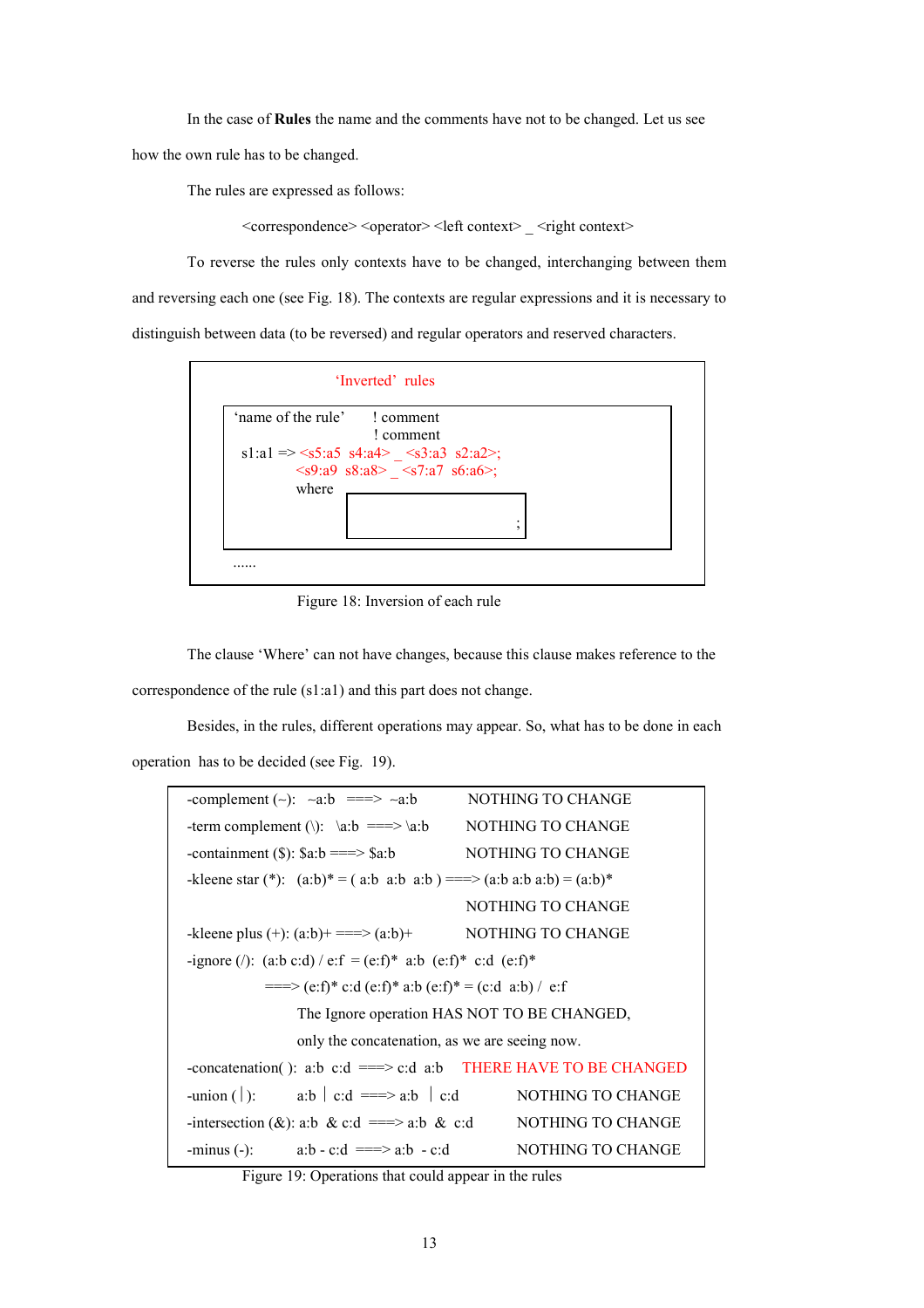As the concatenation operation is the only one to change, set and definitions have not to be changed. A gap is a concatenation operation so when one is found, both sides of the gap would have to be exchanged. If no gap is found, nothing changes.

Let us see a real example. The rule mentioned before, 'Y:i  $\Leftrightarrow$  Cons  $-$  +: 0:e s; ' will be converted to 'y: $i \le s$  0:e +: \_ Cons;'. So, with these sublexicons, these backward classes (see Fig. 20) and the inverted rules these words would be created (see Fig. 21).



Figure 20: Sublexicons with inverted lexicon-entries and backward classes

| syats    | sekat |  |
|----------|-------|--|
| seirt    | steg  |  |
| seveileb | sees  |  |
| sksa     | seilf |  |
| .        | syub  |  |
| deyats   |       |  |
| deirt    |       |  |
| deveileb |       |  |
| deksa    |       |  |
| $\cdots$ |       |  |

Figure 21: Words generated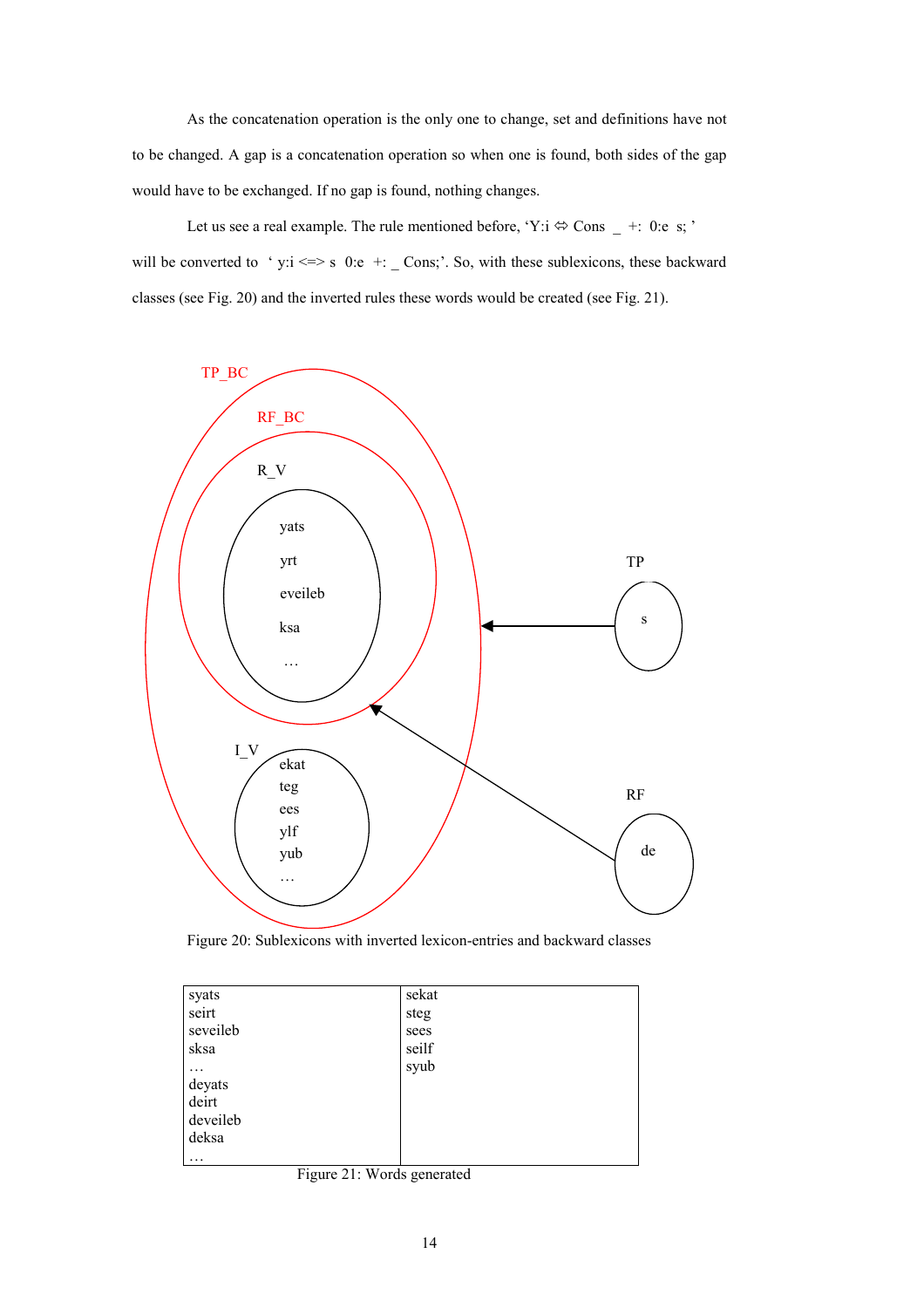# **Application to 'Bertsolaritza': Finding Words that Rhyme with an Ending**

Once the inverted analyzer/generator for Basque language was developed, we tried to reuse it in an application that got the rhymes departing of a final part of a word. We needed to invert the character sequence given by the user and then launch the generation with our inverted morphological generator tool.

But to start the generation process the lexicon form of the ending given by the user is needed. So we had to convert this word-ending (which was of course at the surface form) to the lexicon form. The morpheme analyzer was introduced for this aim.

This morpheme analyzer is a little lexicon joined with the normal ('non-inverted') rules. This little lexicon recognizes all kind of morphemes added to any characters, so that it is going to be possible to analyze any word-ending given by the user.

Another question to front was the infinite generation. The Basque language has two peculiar declensions '–en' and '–ko' which have the possibility to join with another declension '-a' and get an endless generation. For instance, the Basque word 'ama' means in English 'mother'. If the morpheme '-en' is added, 'amaren' is got (it means "mother's" in English and it is the genitive form). Joining the morpheme 'a' then, results in 'amarena', that means "mother's", but in a direct object sense. And these two additions can be done as much as is wanted. Thus, all these forms can be obtained:

 $am$ ama $+$ en  $\rightarrow$  amaren  $am$ ama $+n+a \rightarrow am$ amarena  $am$ ama+en+a+en  $\rightarrow$  amarenaren  $am$ a+en+a+en+a  $\rightarrow$ amarenarena  $am$ a+en+a+en+a+en  $\rightarrow$  amarenarenaren  $am$ a+en+a+en+a+en+a  $\rightarrow$ amarenarenarena … and so on.

So, let us think that the user writes 'en' as an ending character sequence. It would be an endless list unless it is cut somewhere. In such a manner, two rules were created to cut this endless generation and to show only one of these forms (the first one, which is the less complex form).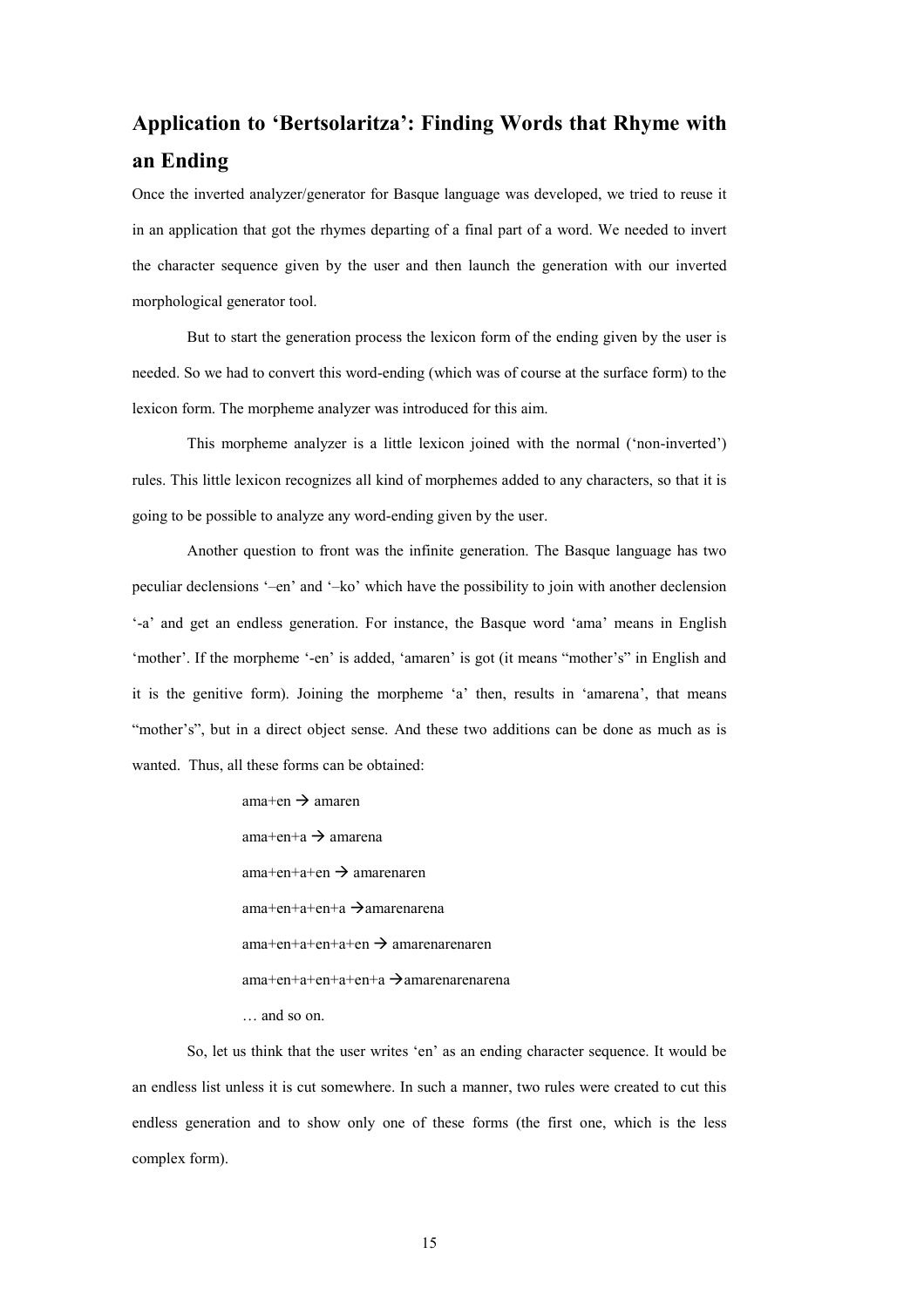k:k / $\leq$  (E: | E: t: a: | t: a: ) k: o: (=:=)\* (E: | E: t: a: | t: a: ) \_ o;

M:n / $\leq$  (E: M: | a: r: e: M: | r: e: M:) (=:=)\* (E: | a: r: e: | r: e: ) ;

 Besides, another rule was implemented not to allow more than two suffixes one behind the other.

 $\% +:= \ \mid \leq \ \% +: \ \% +: \ \ (=:=) + \ \% +: \ \ (=:=) + \ \ :$ 

After these problems were solved we realized that the list generated was still too long with almost all the word-endings. So, in order to improve the usefulness of the application, we considered necessary to face this problem. Two solutions were implemented:

 1. Establishing of a kind of categorization or class-partition among the morphemes, so that only one example (representative of the class) is returned when all the elements of the class are suitable to be shown. For instance, if the input is 'ed', instead of returning all the regular verbs with the past form 'ed' added (too long!)

stay + ed  $\rightarrow$  stayed  $try + ed \rightarrow tried$ believe + ed  $\rightarrow$  believed  $ask + ed \rightarrow asked$ ...

the application will return only one example and a short explanation:

 $TRY+$  ed --> tried (REGULAR VERB + ed)

 2. Returning of words sorted in the order that verse-makers appreciate more. The quality of the rhyme is generally better considered if the word is not composed or declined. At any rate, using compose or declined words is mainly bad considered when more than one word with the same structure are used to get the rhyme in the same verse (Amuriza, 1981). So, words that are not composed or declined are shown first in our application, but immediately after, the categorization of words with the same structure is shown. In the example above, our application would show first words like 'red', 'bed',… and after the categorization (regular\_verb + 'ed') of words like 'tried', 'believed', … that have the same structure, would be shown.

Finally, we had to make a Tcl-Tk screen to show all the output generated. And as we got inverted words with our 'inverted' generator tool, we had to reverse these words before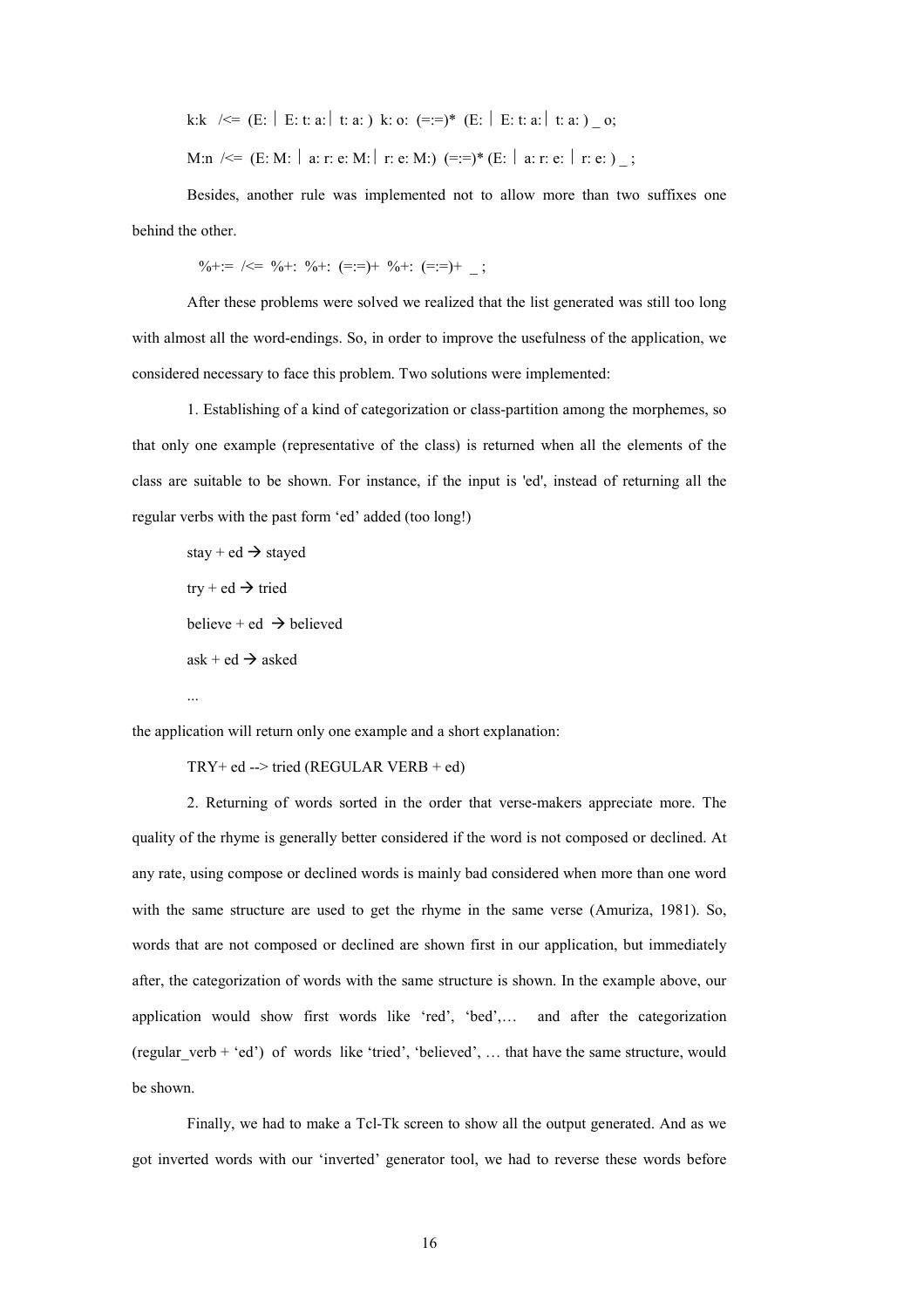showing them. In this way, the tool here presented returns all the Basque words that have the same final as the sequence of characters given by the user. The result is that the application finds all the words that rhyme with the word-ending given by the user.

### **Conclusions and Future Improvements**

Basque is a pre-Indo-European language with an unknown origin and it is quite different from the surrounding European languages. The declension of the Basque language has fourteen different forms for each singular, plural and undefined form. All of these forms are added at the final of the words. Besides, it is an agglutinative language, which accepts morphemes to be added to other morphemes. These characteristics show us the relevance of the final parts of the Basque words. That reason leads us to think that the inverted morphological analyzer/generator will be useful for different applications. We have found an interesting utility for such a generator in the world of the 'bertsolaritza'. Given that final parts of words (rhymes) are very important in verses, the inverted morphological analyzer/generator can be an important assistant tool for writing verses. Furthermore, an automatic method for inverting the morphological description has been defined. Such a method can be reused in any other language, always starting from a two-level description. The only thing to be taken into account is that words with the same ending in Basque always rhyme, but not in other language like English or French. In these languages the pronunciation of the characters is different depending on the characters around. 'Asked' and 'red', for instance, have the same ending ('ed') but they do not rhyme.

Here there are the future works we have considered i) to improve the categorization; ii) to return words with the assonance rhyme; iii) to deal with semantics in the selection module, in order to improve the order of presentation, and iv) to publish the application on a web site.

### **Acknowledgements**

We would like to thank Xerox for letting us use their tools, and specially to Lauri Karttunen.